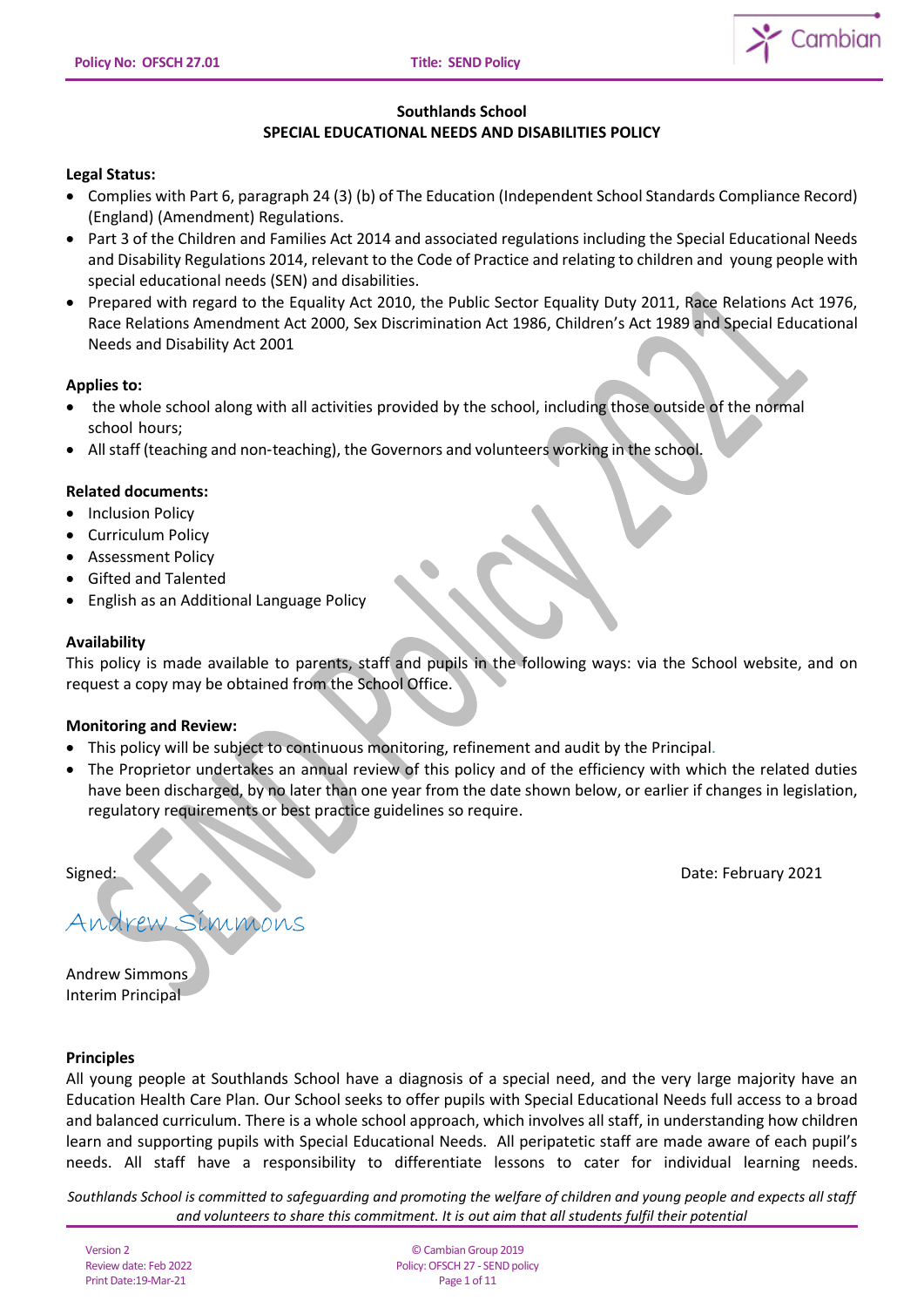

Parents/guardians and pupils will be involved fully in the process of the planning and delivery of support. It is the policy of Our School that pupils who have been accepted into the school will be offered appropriate support to enable them to access the curriculum effectively and fulfil their potential. We are an inclusive school, determined to meet the needs of all our pupils. Our school has a clear approach to identifying and responding to SEN. We recognise the benefits of early identification – identifying need at the earliest point and then making effective provision improves long-term outcomes for the child or young person. All our pupils will have access to a broad and balanced curriculum. The National Curriculum Inclusion Statement states that teachers will set high expectations for every pupil, whatever their prior attainment. Teachers at our school will use appropriate assessment to set targets which are deliberately ambitious. We will identify potential areas of difficulty will be identified and addressed at the outset. Lessons will be planned to address potential areas of difficulty and to remove barriers to pupil achievement.

By planning in this way, our pupils with SEN and disabilities will be able to study the full national curriculum. The quality of teaching for pupils with SEN, and the progress made by pupils, will be a core part of our school's performance management arrangements and its approach to professional development for all teaching and support staff. School leaders and teaching staff will identify any patterns in the identification of SEN, both within our school and in comparison, with national data, and use these to reflect on and reinforce the quality of teaching. The identification of SEN will be built into the overall approach to monitoring the progress and development of all pupils.

# **Interpretation**

As part of its commitments under articles 7 and 24 of the United Nations Convention of the Rights of Persons with Disabilities, the UK Government is committed to inclusive education of disabled children and young people and the progressive removal of barriers to learning and participation in mainstream education. The Children and Families Act 2014 secures the general presumption in law of mainstream education in relation to decisions about where children and young people with SEN will be educated and the Equality Act 2010 provides protection from discrimination for disabled people. Independent schools are required to follow the *Special educational needs and disability code of practice: 0 to 25 years: Statutory guidance for organisations who work with and support children and young people with special educational needs and disabilities (DfE and Department for Health: 2014).*

A pupil has SEN where their learning difficulty or disability calls for special educational provision, namely provision different from or additional to that normally available to pupils of the same age. Making higher quality teaching normally available to the whole class is likely to mean that fewer pupils will require such support**.** Within the context of the pupils who might require additional support at our school include:

- pupils with specific learning differences e.g. dyslexia, dyspraxia
- the gifted and talented
- pupils with hearing and/or visual impairment
- pupils with specific physical and medical conditions

The following are quotes from famous dyslexics;

"I see some things clearer than other people do because I have to simplify things to help me and that has helped others." *Richard Branson*

"Writing and spelling were always terribly difficult for me. I was an extraordinarily bad speller and have remained so until this day." *Agatha Christie*

"The secret of getting ahead is getting started." *Agatha Christie*

"If you can dream it, you can do it." *Walt Disney*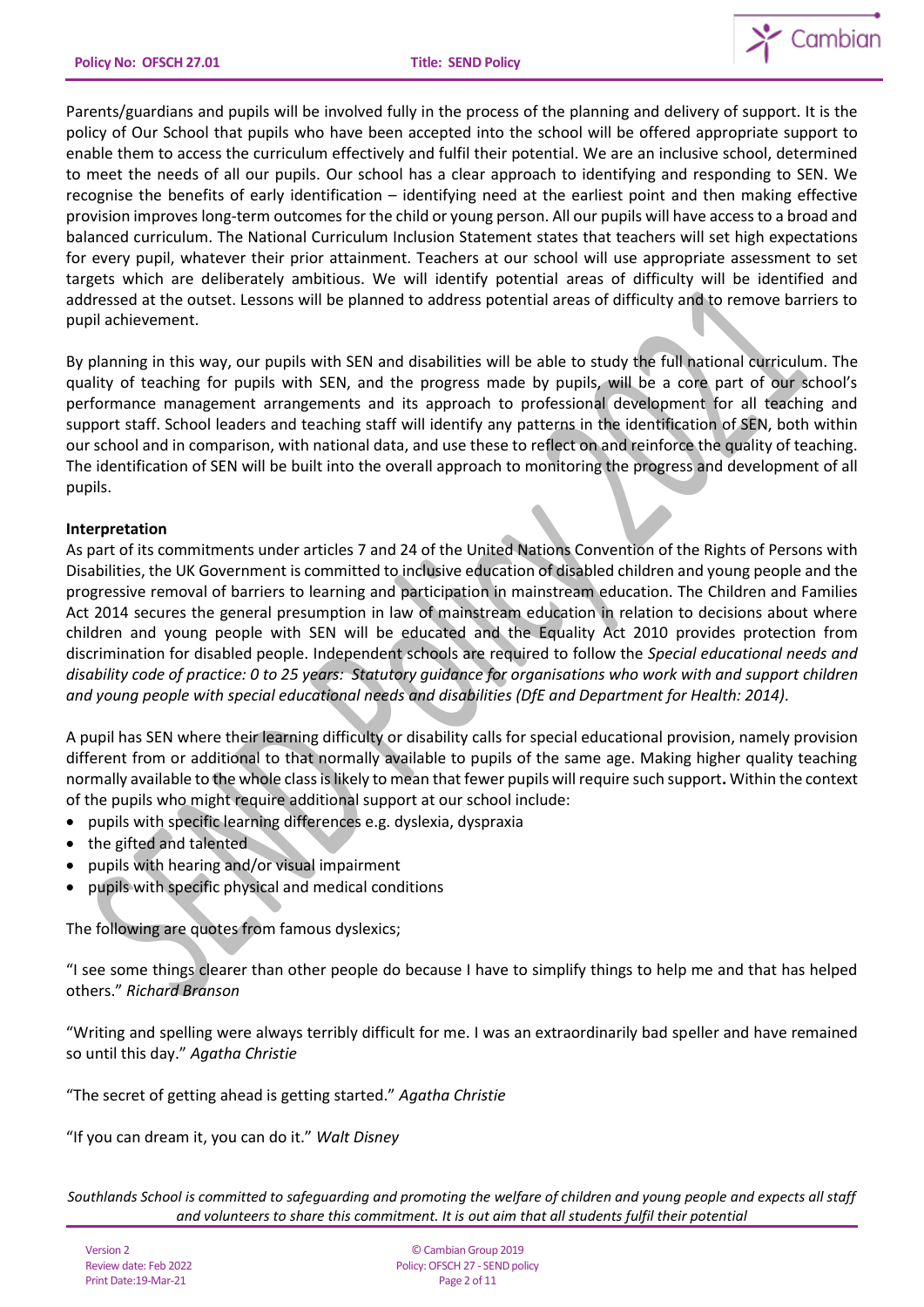

"I am not discouraged because every wrong attempt discarded is another step forward." *Thomas Edison*

"Everybody is a genius. But if you judge a fish by its ability to climb a tree, it will live its whole life thinking it's stupid." *Albert Einstein*

"I barely made it through school. I read real slow. But I like to find things that nobody else has found, like a dinosaur egg that has an embryo inside. Well, there are 36 of them in the world, and I found 35." *Dr. John R. Horner (Palaeontologist)*

Our school regularly reviews and evaluates the quality and breadth of the support we can offer or can access for children with SEN or disabilities. We also consider our duties, as they apply to us as an independent school, under The Equality Act 2010. We give careful consideration in advance to what disabled children and young people we can accommodate in our independent school. Our academic and pastoral sub-committee has specific oversight of our school's arrangements for SEN and disability. School leaders will regularly review how expertise and resources used to address SEN can be used to build the quality of whole-school provision as part of their approach to school improvement.

# **Equality Act 2010**

Our school has a duty under the Equality Act 2010 towards individual disabled children and young people. We will make reasonable adjustments, including the provision of auxiliary aids and services for disabled children, to prevent them being put at a substantial disadvantage. We give prior thought to what disabled children and young people might require and what adjustments might need to be made to prevent that disadvantage. Our school has a duty to prevent discrimination, to promote equality of opportunity and to foster good relations.

# **Aims and Objectives**

Our school's Special Educational Needs policy provides a framework for the provision of teaching and support for pupils with learning difficulties. The framework refers to entitlement, access and partnership. Although we aim to make provision for identified Special Educational Needs, it may not always be possible to do so within the school's resources. In such cases the Principal and the pupil's parents would be informed. Where a concern has been raised, any special needs or disabilities will be identified at the earliest possible opportunity. The assessment process will involve partnership with all those concerned with the pupil, including parents/carers, teachers and other professionals. The pupil's views will also be sought. The aims of this policy are:

- to create an environment that meets the special educational needs of each pupil;
- to ensure that the special educational needs of pupils are identified, assessed and provided for;
- to make clear the expectations of all partners in the process;
- to identify the roles and responsibilities of staff in providing for pupil's special educational needs;
- to enable all pupils to have full access to all elements of the school curriculum;
- to ensure that parents are able to play their part in supporting their pupil's education;
- to ensure that our pupils have a voice in this process.

In order to meet these aims, our objectives are**:** 

- to ensure pupils with learning needs are identified as early as possible;
- to assess the pupil to identify specific areas of difficulty;
- to ensure all peripatetic staff are aware of the pupil's needs and are able to meet those needs within the school setting;
- to ensure pupils' records include information relating to their individual needs, interventions and outcomes;
- to assist staff in modifying curriculum to meet the pupil's needs within the classroom and provide training programmes when required;
- to ensure that no pupil with learning needs or disability is discriminated against on the basis of his/her disability;
- to work in partnership with parents, guardians and the pupil themselves in providing appropriate support and advice.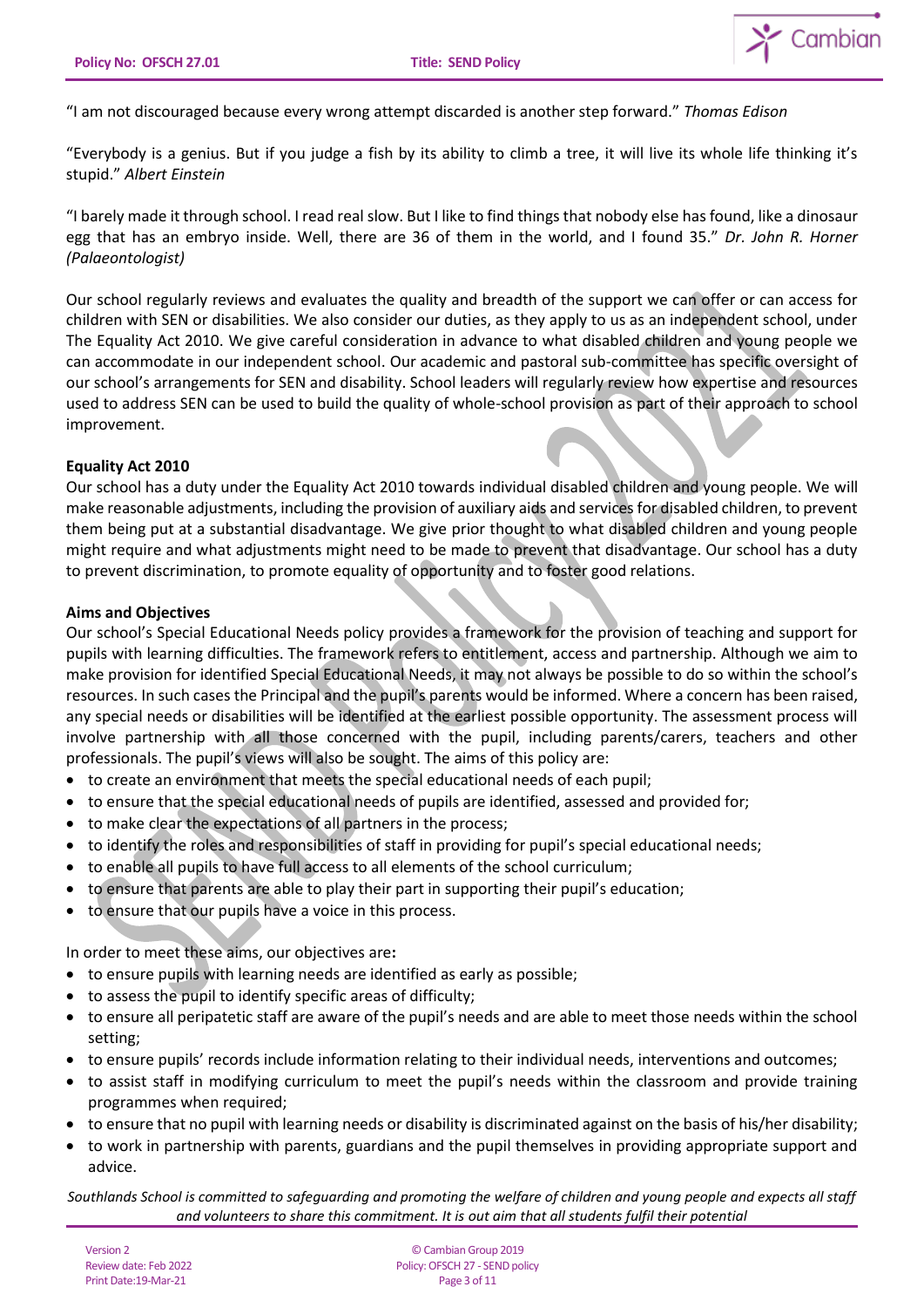

### **Admission Arrangements**

Pupils entering the school will normally have a baseline assessment. This includes English, Mathematics and Cognitive Abilities. The pupil's EHCP will also form the basis for pre-admission, with all requirements and needs discussed in the pre-admission process. Pupils are admitted to the school at the discretion of the Executive Principal. Pupils with additionally complex needs will be admitted if the school can offer appropriate support. However, every effort will be made to accommodate a pupil with Learning Needs.

### **Teaching Assistants (TA)**

We also use TAs who are timetabled to work with various pupils either individually or in the classroom. Teachers and TAs hold regular weekly meetings to discuss pupils learning and to plan next steps. This includes which children will be focused on and allow time for both staff and TAs to plan provision and differentiation for those children to ensure that they extend their learning beyond the completion of work. We believe that good collaboration between teachers and support staff is essential to ensure maximum progress for our pupils. As part of inclusion we believe that pupils should receive assistance with their peers within their classrooms, therefore as much as possible the majority of our pupils receive assistance during normal lesson times within their normal classroom setting in order that they can access the curriculum along with the rest of their class.

### **What Southlands School does**

In practical situations of our school we do what is necessary to enable children and young people to develop, learn, participate and achieve the best possible outcomes. Our school recognises emerging difficulties arising with young people and respond promptly. We understand parents know their children best and we place stress great importance when parents express concerns about their child's development. We listen to and address any concerns raised by children themselves.

The model of action and intervention in our school, a graduated approach to help children who have Special Educational Needs. Our approach recognises that there is a continuum of special educational needs and that, where necessary, increasing specialist expertise should be brought to bear on the difficulties that a child or young person may be experiencing. For all children with SEN, we act to remove barriers to learning and put effective special educational provision in place. The support provided takes the form of a four-part cycle through which earlier decisions and actions are revisited, refined and revised with a growing understanding of the pupil's needs and of what supports the pupil I making good progress and securing good outcomes. This is known as the graduated approach. It draws upon more detailed approaches, more frequent review and more specialist expertise in successive cycles in order to match interventions to the SEN of children and young people.

The very large majority of young people at Southlands have an Education, Health and Care (EHC) Plan. Upon joining our school, we will always consult with parents and, where appropriate, the Local Authority to ensure that the required curriculum is provided for as set out in the Education, Health and Care (EHC) Plan, including the full National Curriculum if this is specified. We will also co-operate with the Local Authority to ensure that relevant reviews, including the annual review, are carried out as required by regulation and best practice. Any additional services that are needed to meet the requirements of the EHC Plan or additional services such as dyslexic tuition will be subject to charge. This will be either directly to the parents, or the Local Authority if they are responsible for the fees and our school is named in the Education, Health and Care (EHC) Plan.

We have arrangements in place to support children with SEN or disabilities. We have developed a clear approach to identifying and responding to SEN. We recognise the benefits of early identification, identifying need at the earliest point, and then making effective provision, improves long-term outcomes for children. We have a focus on inclusive practice and removing barriers to learning, therefore special educational provision in our school is underpinned by high quality teaching which is differentiated and personalised, and is compromised by anything less. It is our aim to know precisely where children with SEN are in their learning and development. We: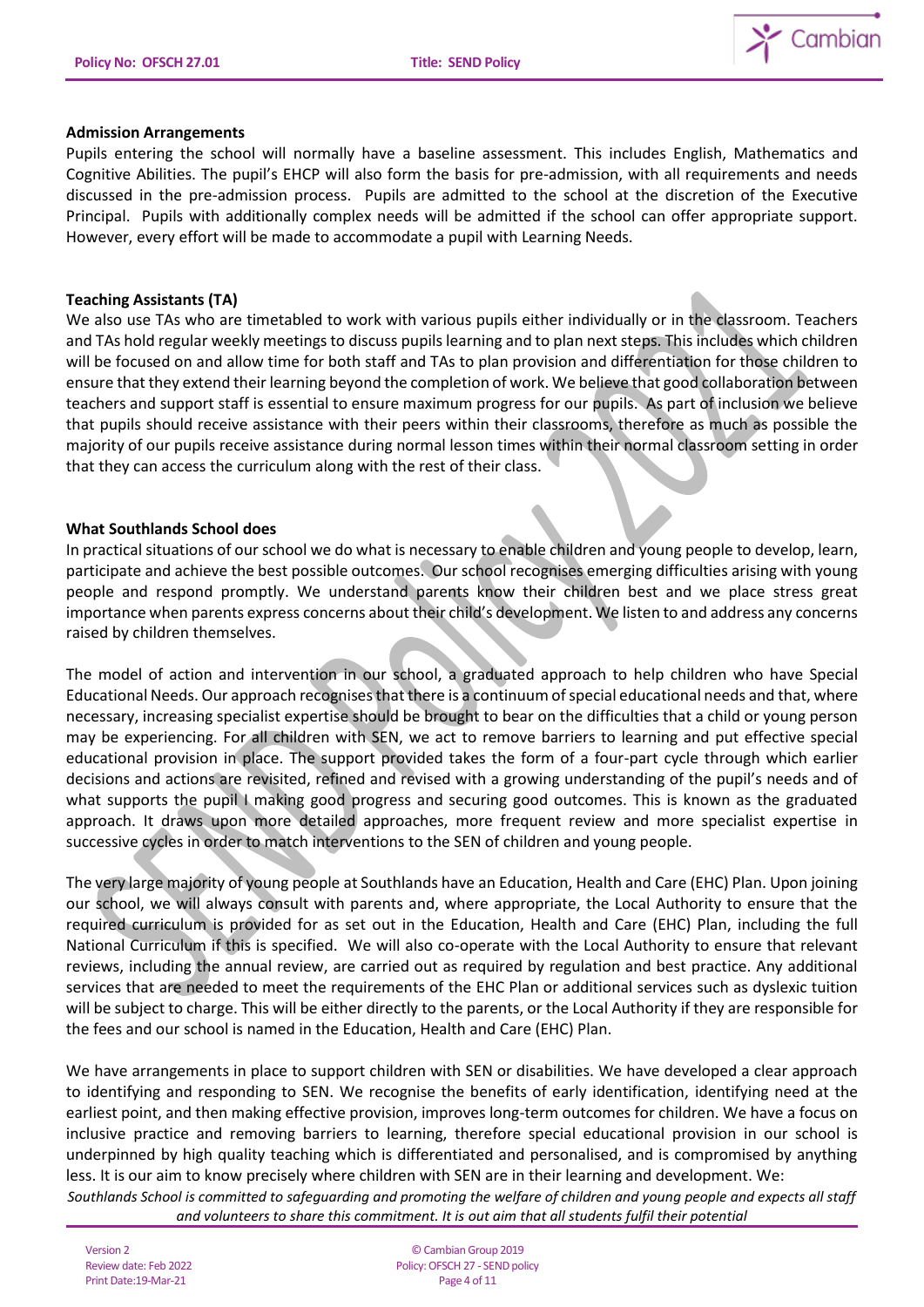

- ensure decisions are informed by the insights of parents and those of children themselves;
- have high ambitions and set stretching targets for them;
- track their progress towards these goals;
- keep under review the additional or different provision that is made for them;
- promote positive outcomes in the wider areas of personal and social development, and
- ensure that the approaches used are based on the best possible evidence and are having the required impact on progress.

Teachers are responsible and accountable for the progress and development of the pupils in their class, including where pupils access support from teaching assistants or specialist staff. High quality teaching, differentiated for individual pupils, is the first step in responding to pupils who have SEN. Additional intervention and support cannot compensate for a lack of good quality teaching. Our school will regularly and carefully review the quality of teaching for all of our pupils, including those at risk of underachievement. This includes reviewing and, where necessary, improving, teachers' understanding of strategies to identify and support vulnerable pupils and their knowledge of the SEN most frequently encountered. This will include high quality and accurate formative assessment, using effective tools and early assessment materials. For higher levels of need, our school will have arrangements in place to draw on more specialised assessments from external agencies and professionals.

### **Use of data and record keeping**

Our school has developed its own approach to record keeping in line with the requirements of the Data Protection Act 1998. The provision made for pupils with SEN will be recorded accurately and kept up to date. As part of any inspection, both Ofsted and ISI will expect to see evidence of pupil progress, a focus on outcomes and a rigorous approach to the monitoring and evaluation of any SEN support provided. Ofsted and ISI publish more detail about their expectations in their inspection guidelines. Our school will particularly record details of additional or different provision made under SEN support. This will form part of regular discussions with parents about the child's progress, expected outcomes from the support and planned next steps. They will ensure that they have accurate information to evidence the SEN support that has been provided over the pupil's time in the school, as well as its impact. A local authority that is considering or is carrying out an assessment of the pupil's needs will wish to review such information. We use our information system to monitor the progress and development of all pupils. Details of SEN, outcomes, teaching strategies and the involvement of specialists will be recorded as part of this overall approach. Our school will readily share this information with parents. It will be provided in a format that is accessible (for example, a note setting out the areas of discussion following a regular SEN support meeting or tracking data showing the pupil's progress together with highlighted sections of a provision map that enables parents to see the support that has been provided).

# **Improving outcomes: high aspirations and expectations for children and young people with SEN in our school**

- All children and young people are entitled to an education that enables them to make progress so that they can:
- achieve their best;
- become confident individuals living fulfilling lives, and
- make a successful transition into adulthood, whether into employment, further or higher education or training

Our school will identify and address the SEN of the pupils that we support. Our school must:

- use our best endeavours to make sure that a child with SEN gets the support they need this means doing everything our school can to meet children and young people's SEN;
- designate a teacher to be responsible for co-ordinating SEN provision at Southlands this is the Head of Education
- inform parents when they are making special educational provision for a child;
- Provide a disability access policy to ensure those with disabilities are able to access the school alongside ablebodied pupils.

#### **Identification of Pupils with Special Educational Needs and Disabilities**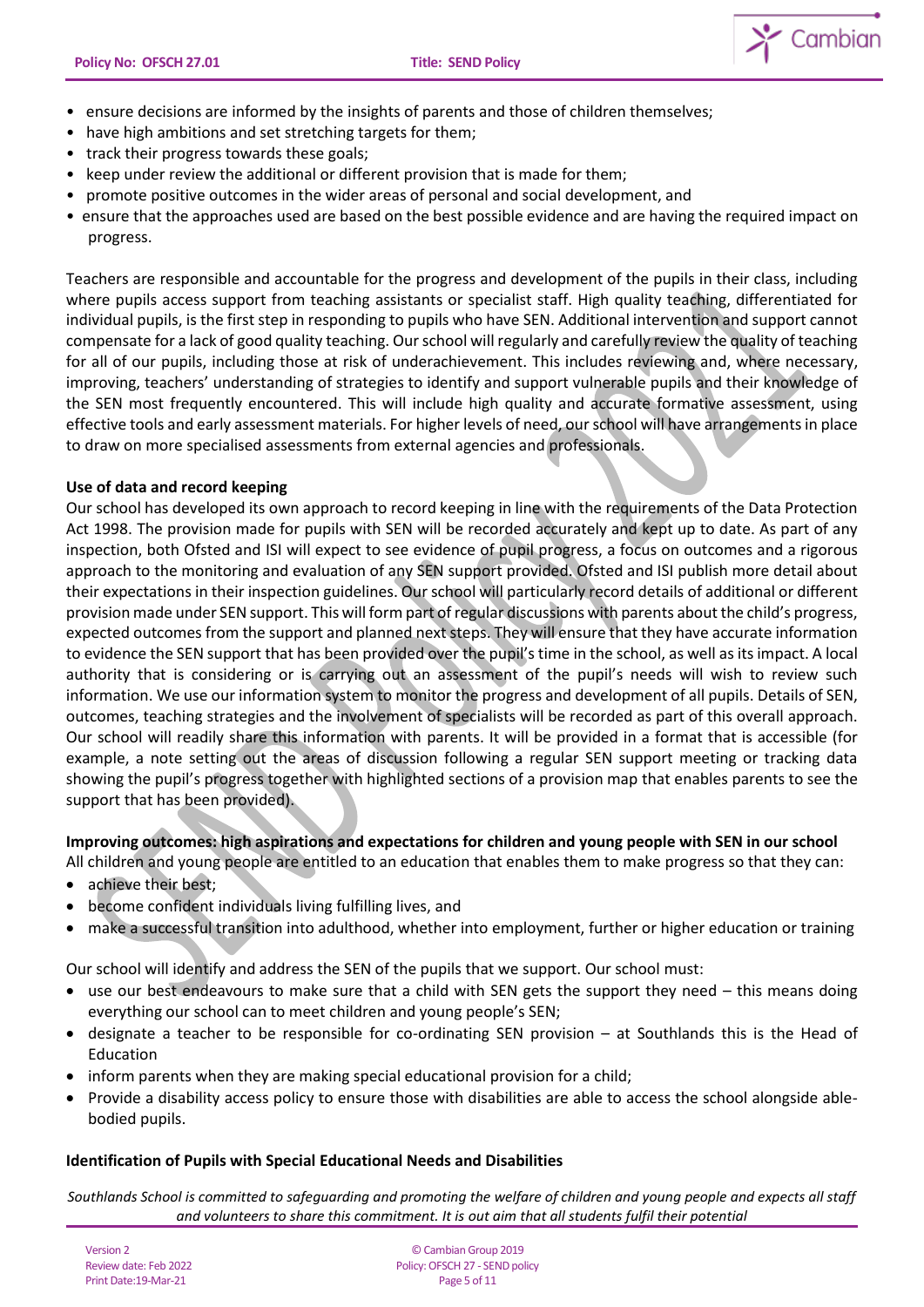$\sum$  Cambian



- on entry when specific needs are identified and recorded as part of the entrance/transition process, as the very large majority of pupils at Southlands have an EHCP;
- by staff recognition of a pupil whom they perceive as having difficulties or specific needs in their particular curriculum area;
- by staff referring a pupil who is experiencing emotional/behavioural problems;
- through discussion with external professionals such as. doctors, counsellors, therapists and also
- through concern expressed by parents (recorded on the parental meeting record form).

Our school will assess each pupil's current skills and levels of attainment on entry, building on information from previous settings and key stages where appropriate. At the same time, we will consider evidence that a pupil may have a disability under the Equality Act 2010 and, if so, what reasonable adjustments may need to be made for them. Class and subject teachers, supported by the senior leadership team, will make regular assessments of progress for all pupils. These assessments will seek to identify pupils making less than expected progress given their age and individual circumstances. This can be characterised by progress which:

- is significantly slower than that of their peers starting from the same baseline
- fails to match or better the child's previous rate of progress
- fails to close the attainment gap between the child and their peers
- widens the attainment gap

It can include progress in areas other than attainment – for instance where a pupil needs to make additional progress with wider development or social needs in order to make a successful transition to adult life. The first response to such progress will be high quality teaching targeted at their areas of weakness. While informally gathering evidence (including the views of the pupil and their parents) our school will not delay in putting in place extra teaching or other rigorous interventions designed to secure better progress, where required. The pupil's response to such support can help identify their particular needs. For some children, SEN can be easily identified at an early age. However, for other children and young people difficulties become evident only as they develop. All those who work with children and young people will be alert to emerging difficulties and respond early. In particular, parents know their children best we place great importance when parents express concerns about their child's development. Additionally, we will also listen to and address any concerns raised by children and young people themselves.

Our school will always be alert to other events that can lead to learning difficulties or wider mental health difficulties, such as bullying or bereavement. Such events will not always lead to children having SEN but it can have an impact on well-being and sometimes this can be severe. Southlands School will ensure that we make appropriate provision for a child's short-term needs in order to prevent problems escalating. Where there are long-lasting difficulties our school shall consider whether the child might have SEN. Whilst slow progress and low attainment do not necessarily mean that a child has SEN and will not automatically lead to a pupil being recorded as having SEN, they may be an indicator of a range of learning difficulties or disabilities. Equally, our school will not assume that attainment in line with chronological age means that there is no learning difficulty or disability. Some learning difficulties and disabilities occur across the range of cognitive ability and, left unaddressed may lead to frustration, which may manifest itself as disaffection, emotional or behavioural difficulties.

Identifying and assessing SEN for children or young people whose first language is not English requires particular care. Our school will look carefully at all aspects of a child or young person's performance in different areas of learning and development or subjects to establish whether lack of progress is due to limitations in their command of English or if it arises from SEN or a disability. However difficulties related solely to limitations in English as an additional language are not classed as SEN. When reviewing and managing special educational provision the broad areas of need and support our school will review how well-equipped we are to provide support across these areas. This gives an overview of the range of needs that will be planned for. The purpose of identification is to work out what action we will need to take, and crucially not to fit a pupil into a category. In practice we recognise individual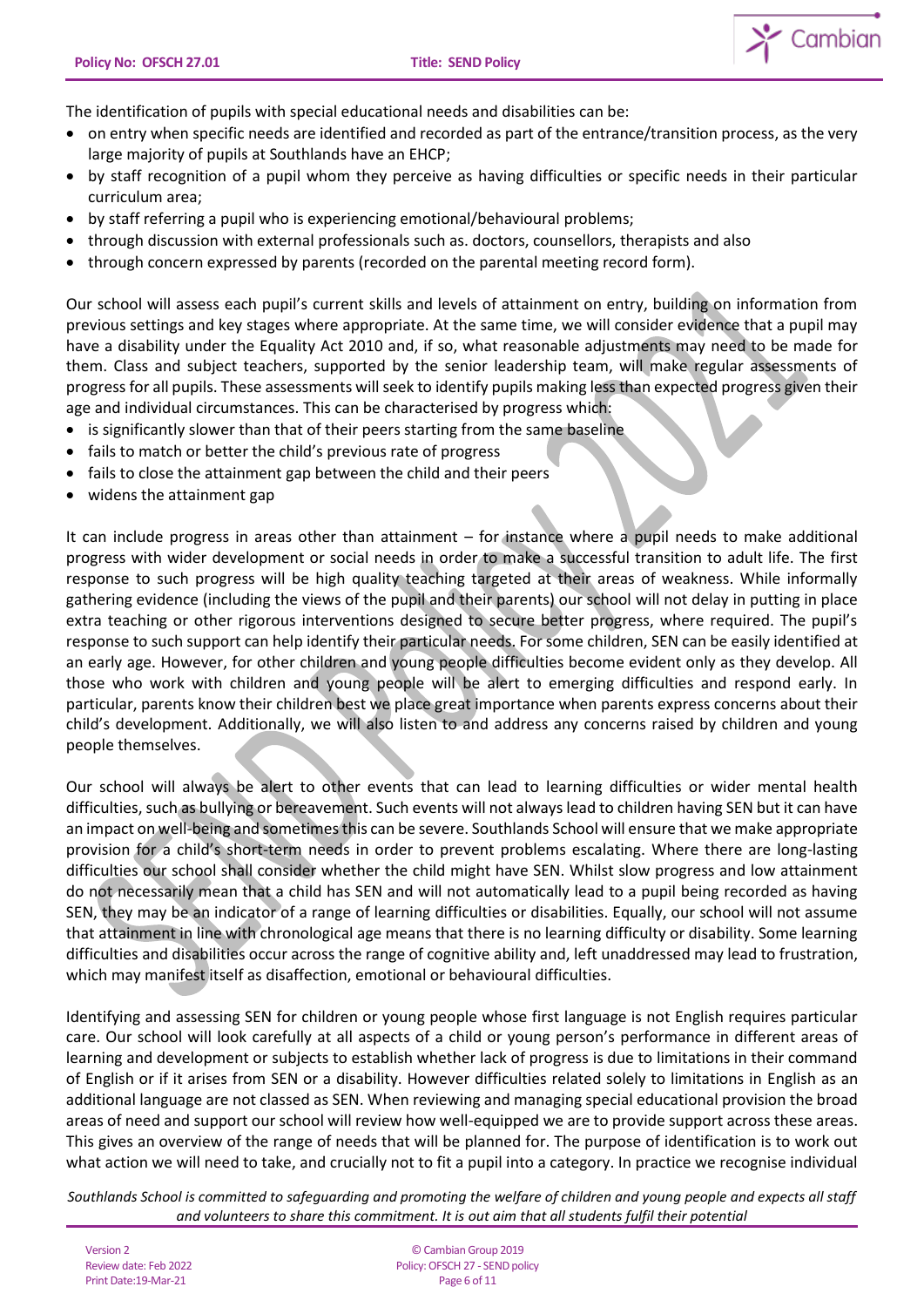

children or young people often have needs that cut across all these areas and their needs may change over time. For instance speech, language and communication needs can also be a feature of a number of other areas of SEN, and children and young people with an Autistic Spectrum Disorder (ASD) may have needs across all areas, including particular sensory requirements. A detailed assessment of need will ensure that the full range of an individual's needs is identified, not simply the primary need. The support provided to an individual will always be based on a full understanding of their particular strengths and needs and seek to address them all using well-evidenced interventions targeted at their areas of difficulty and where necessary specialist equipment or software.

Children and young people with speech, language and communication needs (SLCN) have difficulty in communicating with others. This may be because they have difficulty saying what they want to, understanding what is being said to them or they do not understand or use social rules of communication. The profile for every child with SLCN is different and their needs may change over time. They may have difficulty with one, some or all of the different aspects of speech, language or social communication at different times of their lives. Children and young people with ASD, including Asperger's Syndrome and Autism, are likely to have particular difficulties with social interaction. They may also experience difficulties with language, communication and imagination, which can impact on how they relate to others. Support for learning difficulties may be required when children and young people learn at a slower pace than their peers, even with appropriate differentiation. Learning difficulties cover a wide range of needs. Specific learning difficulties (SpLD), affect one or more specific aspects of learning. This encompasses a range of conditions such as dyslexia, dyscalculia and dyspraxia.

### **Assess**

In identifying a child as needing provision which is 'additional to and different from' other learners in the same class, the class teacher, working with the Head of Education and the teacher responsible for baseline assessment, will carry out a clear analysis of the pupil's needs. Before provision is planned for, expected individualised outcomes will be identified. This will draw on the teacher's assessment and experience of the pupil, their previous progress and attainment, as well as information from our school's core approach to pupil progress, attainment, and behaviour. It will also draw on other subject teachers' assessments where relevant, the individual's development in comparison to their peers and national data, the views and experience of parents, the pupil's own views and, if relevant, advice from external support services. Our school will take seriously any concerns raised by a parent. These will be recorded and compared to the school's own assessment and information on how the pupil is developing. This assessment will be reviewed regularly. This will help ensure that our support and intervention are tailored to need, barriers to learning are identified and overcome, and that a clear picture of the interventions put in place and their effect is developed. For some types of SEN, the way in which a pupil responds to an intervention can be the most reliable method of developing a more accurate picture of need.

#### **Plan**

When our school has decided to provide a pupil with SEN support, we will then formally update our SEND register and notify parents, although parents will have already been involved in forming the assessment of needs as outlined above. The teacher and the SENCO will agree in consultation with the parent and the pupil the adjustments, interventions and support to be put in place, as well as the expected impact on progress, development or behaviour, along with a clear date for review. All teachers and support staff who work with the pupil will be made aware of their needs, the outcomes sought, the support provided and any teaching strategies or approaches that are required. This will also be recorded on our school's information system. The support and intervention provided will be selected to meet the outcomes identified for the pupil, based on reliable evidence of effectiveness, and will be provided by staff with sufficient skills and knowledge. Parents will be fully aware of the planned support and interventions and, where appropriate, plans will seek parental involvement to reinforce or contribute to progress at home.

# **Do**

*Southlands School is committed to safeguarding and promoting the welfare of children and young people and expects all staff and volunteers to share this commitment. It is out aim that all students fulfil their potential* The class or subject teacher will remain responsible for working with the child on a daily basis. Where the interventions involve group or one-to-one teaching away from the main class or subject teacher, they will still retain responsibility for the pupil. They will work closely with any teaching assistants or specialist staff involved, to plan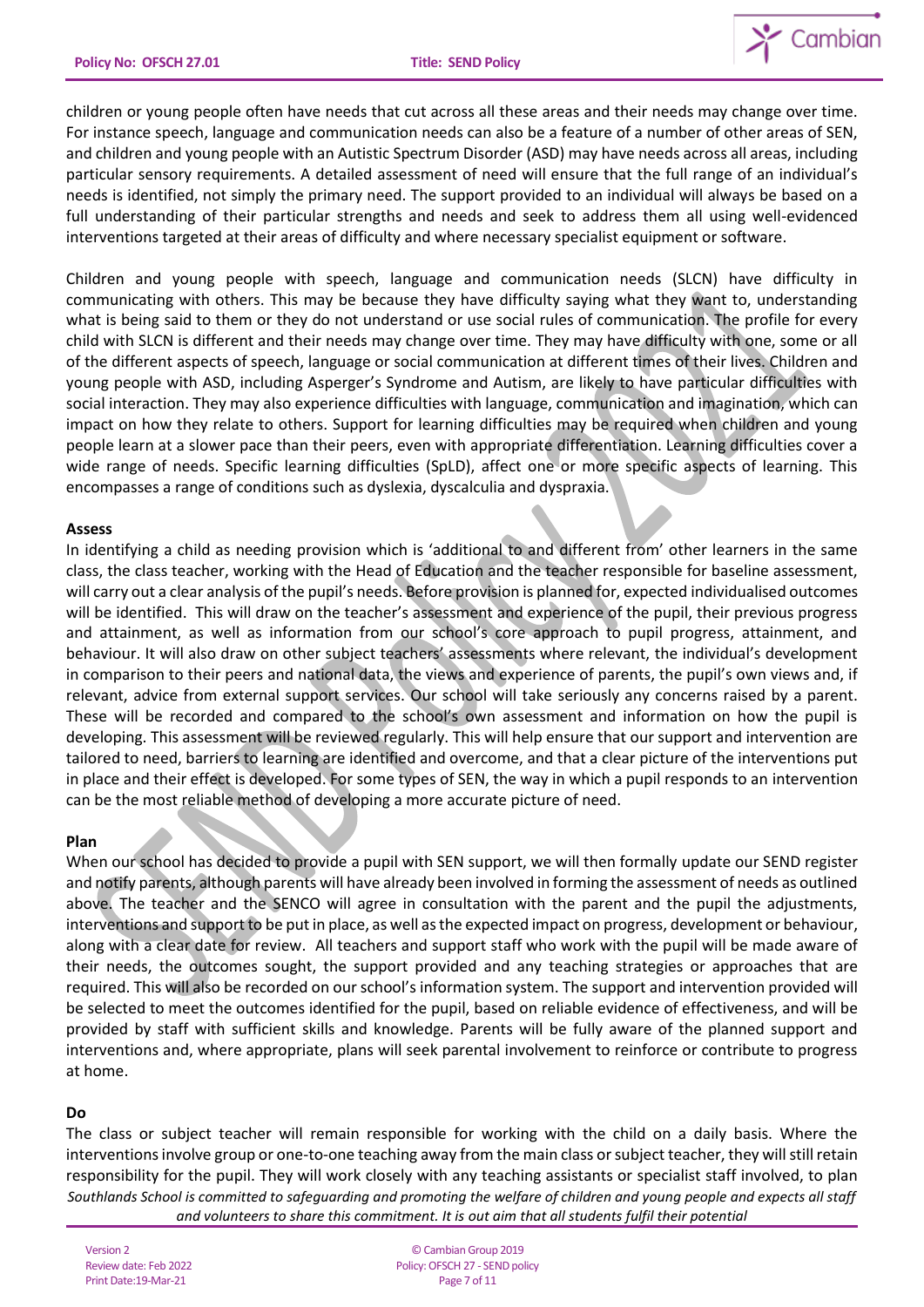

and assess the impact of support and interventions and how they can be linked to classroom teaching. The school SENCO will support the class or subject teacher in the further assessment of the child's particular strengths and weaknesses, in problem solving and advising on the effective implementation of support. Within the graduated approach a programme of intervention and support will be implemented. If this does not enable the child to make satisfactory progress, the Head of Education seeks advice from external agencies, which may include an educational psychologist report. Teachers are responsible for tracking each pupil's progress in Literacy and/or Numeracy throughout their time at our school.

#### **Review**

The effectiveness of the support and interventions and their impact on the pupil's progress will be reviewed in line with the agreed date. The impact and quality of the support and interventions will be evaluated, along with the views of the pupil and their parents. This will feed back into the analysis of the pupil's needs. The class or subject teacher, working with the Head of Education, will revise the support in light of the pupil's progress and development, deciding on any changes to the support and outcomes in consultation with the parent and pupil. Parents will have clear information about the impact of the support and interventions provided, enabling them to be involved in planning next steps. Where a pupil has an EHC plan, the local authority must review that plan as a minimum every twelve months.

Within the Assess, Plan, Do and Review cycle, our staff work seamlessly together towards enabling our pupils to reach the outcomes identified during the assessment phase of the process as their learning goals. We make key decisions about the use of the curriculum modifications and interventions are based on whether any chosen additional provision is the best way to move towards the identified outcome.

### **Involving Specialists**

Where a pupil continues to make less than expected progress, despite evidence-based support and interventions that are matched to the pupil's area of need, we will consider to begin involving specialists, including those secured by our school itself or from outside agencies. Our school may involve specialists at any point to advise them on early identification of SEN and effective support and interventions. We will always involve a specialist where a pupil continues to make little or no progress or where they continue to work at levels substantially below those expected of pupils of a similar age despite evidence-based SEN support delivered by appropriately trained staff. The pupil's parents will always be involved and consulted in any decision to involve specialists. The involvement of specialists and what was discussed or agreed will be recorded and shared with the parents and teaching staff supporting the child in the same way as other SEN support. Where our assessments have indicated that support from specialist services is required, it is important that children and young people receive it as quickly as possible. Joint commissioning arrangements will seek to ensure that there are sufficient services to meet the likely need in an area. The Local Offer will set out clearly what support is available from different services and how it may be accessed. Individual Education Plans are written termly, covering education, personal development, social communication and therapeutic strategies. Targets therein are:

1. Specific

4. Relevant

7. Reviewed.

2. Measurable 3. Achievable

- 5. Time bound
- 6. Evaluated and

Parents will be encouraged to contribute your own ideas about how your child's needs could be met and what helps the child to learn and will be expected to share with the School success when targets are met at home. Parent(s) should try to attend any meeting called by the School to review the targets with at least one review in the year could coinciding with a parents' evenings Generally, such targets focus on three or four key points and information on how these targets will be worked on and with whom. The targets are distributed to the teachers involved in the pupil's learning and parents of the pupil as soon as they are written and have been agreed by all parties. Care will be taken to avoid the four most common weaknesses in setting targets which are:-

- imprecise terminology (with frequent use of phrases such as 'improved reading', 'increased confidence', 'improved self-esteem`);
- *Southlands School is committed to safeguarding and promoting the welfare of children and young people and expects all staff and volunteers to share this commitment. It is out aim that all students fulfil their potential*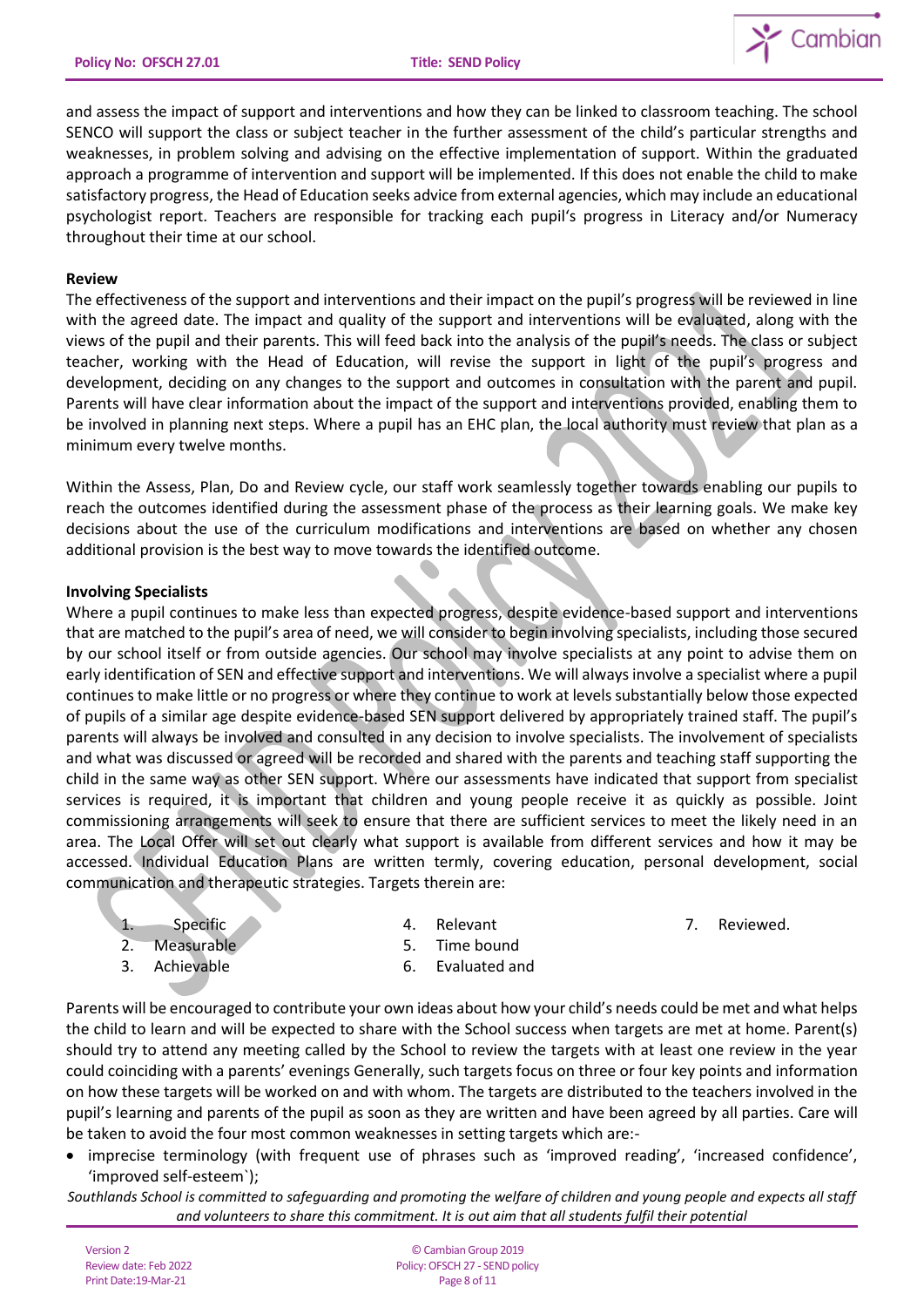

- failure to indicate which teachers and subjects would be involved:
- lack of pupil involvement;
- failure to link them with other areas of assessment and recording procedures in the school.

Our experience is that the five most frequent strengths of specific focused targets are:

- based on sound knowledge of the pupil;
- taking account of pupil's strengths and interests;
- stating realistic time scales;
- linked to resources in school;
- involving parents at some stage (either in their setting and/or review).

Provision maps are an efficient way of showing all the provision that the school makes which is additional to and different from that which is offered through our school's curriculum. The use of provision maps help our SENCOs to maintain an overview of the programmes and interventions used with different groups of pupils and provide a basis for monitoring the levels of intervention. Provision management can be used strategically to develop special educational provision to match the assessed needs of pupils across the school, and to evaluate the impact of that provision on pupil progress. Used in this way provision management can also contribute to school improvement by identifying particular patterns of need and potential areas of development for teaching staff. It can help our school to develop the use of interventions that are effective and to remove those that are less so. It can support us to improve our core offer for all pupils as the most effective approaches are adopted more widely across the school.

# **Timetabling**

The amount and type of support offered to a pupil is dependent on need. Our school believes that pupils will not be withdrawn from lessons unless it is necessary to do so. Our school believes that pupils with additional needs should spend as much time as possible in the classroom with the most effective teachers and that removal from class should be avoided wherever possible. We believe that all subjects are important to the pupil's development and that every pupil is entitled to a broad and balanced curriculum. Therefore, timetabled lessons should not be sacrificed for support unless entirely necessary. When a pupil needs to be withdrawn for learning support, every effort is made to ensure that a pupil does not miss core curriculum subjects. Their individual strengths are also considered in addition to the advice of staff members and parental requests.

# **Able Pupils**

Occasionally a pupil will stand out from their peers as having exceptional abilities. If the need is considered very different from their peer group, the pupil has special needs. In most cases these special abilities can be nurtured within the classroom by differentiation of the curriculum. See the Gifted, Able and Talented policy.

# **Emotional and Behavioural Difficulties**

Our school caters for pupils with mild emotional and behavioural difficulties primarily through effective pastoral care. The school also provides additional support through a designated therapeutic Wellbeing Team.

# **Access to the Curriculum**

All pupils have an entitlement to a broad and balanced curriculum, which is differentiated to enable them to:

- understand the relevance and purpose of learning activities;
- experience levels of understanding and rates of progress that bring feelings of success and achievement.

Teachers use a range of strategies to meet pupil's special educational needs. Lessons have clear learning objectives; we differentiate work appropriately, and we use assessment to inform the next stage of learning.

Individual Education Plans, which employ a small-steps approach, feature significantly in the provision that we make in the school. By breaking down the existing levels of attainment into finely graded steps and targets, we ensure that pupils experience success. We support pupils in a manner that acknowledges their entitlement to share the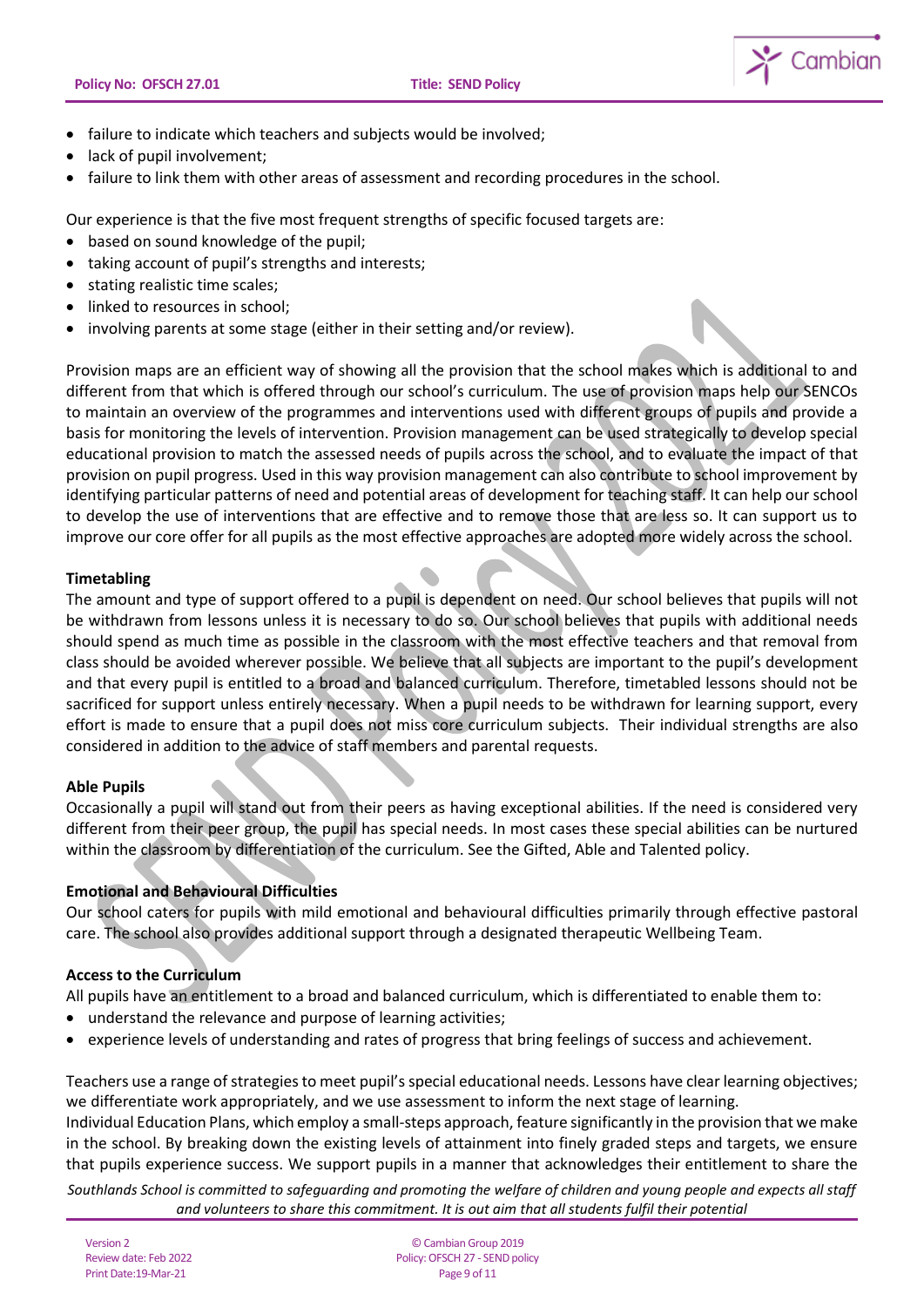

same learning experiences that their peers enjoy. We regularly give the pupils opportunity to work in small groups or in a one-to-one situation within the classroom.

#### **Partnership with parents**

Our school works closely with parents in the support of those pupils with special educational needs. We encourage an active partnership through an on-going dialogue with parents. The Home-School Agreement is central to this. Parents have much to contribute to our support for pupils with special educational needs. Teachers have meetings to share the progress of special needs pupils with their parents. We inform the parents of any intervention, and we share the process of decision-making by providing clear information relating to the education of pupils with special educational needs. Where a pupil is receiving SEN support, we will talk to parents regularly to set clear outcomes and review progress towards them, discuss the activities and support that will help achieve them, and identify the responsibilities of the parent, the pupil and our school. We will meet parents at least three times each year. These discussions can build confidence in the actions being taken by the school, but they can also strengthen the impact of SEN support by increasing parental engagement in the approaches and teaching strategies that are being used.

Finally, they can provide essential information on the impact of SEN support outside school and any changes in the pupil's needs. These discussions will be led by a teacher with good knowledge and understanding of the pupil who is aware of their needs and attainment. This will usually be the class teacher or form tutor, supported by the school Head of Education. It will provide an opportunity for the parent to share their concerns and, together with the teacher, agree their aspirations for the pupil. Conducting these discussions effectively involves a considerable amount of skill. As with other aspects of good teaching for pupils with SEN, our school will ensure that teaching staff are supported to manage these conversations as part of professional development.

These discussions will need to allow sufficient time to explore the parents' views and to plan effectively. Meetings will, wherever possible, be aligned with the normal cycle of discussions with parents of all pupils. They will, however, be longer than most parent-teacher meetings. The views of the pupil will be included in these discussions. This could be through involving the pupil in all or part of the discussion itself, or gathering their views as part of the preparation. A record of the outcomes, action and support agreed through the discussion will be kept and shared with all the appropriate school staff. This record will be given to the pupil's parents. The school's management information system will be updated as appropriate.

# **Pupil participation**

In our school we encourage pupils to take responsibility and to make decisions. This is part of the culture of our school and relates to pupils of all ages. Pupils are involved at an appropriate level in setting targets in their IEPs and in the termly IEP review meetings. Pupils are encouraged to make judgements about their own performance against their IEP targets. We recognise success here as we do in any other aspect of school life.

# **Monitoring and evaluation**

The Head of Education or SEND team leader supports teachers, where necessary, in drawing up IEPs for pupils. The SEND team hold meetings to review the work of the school in this area. The Head of Education reviews this policy annually and considers any amendments in the light of the annual review findings.

#### **Staffing and resources**

A range of teaching resources are used to enhance learning and memory. These include ICT facilities. Teachers are supported by Teaching Assistants (TA).

#### **Complaints**

Parents are encouraged to discuss any concerns with the pupil's class teacher, Tutor, Head of Education, relevant SEND leader or the Principal.

*Southlands School is committed to safeguarding and promoting the welfare of children and young people and expects all staff and volunteers to share this commitment. It is out aim that all students fulfil their potential*

Version 2 Review date: Feb 2022 Print Date:19-Mar-21

© Cambian Group 2019 Policy:OFSCH 27 - SEND policy Page 10 of 11